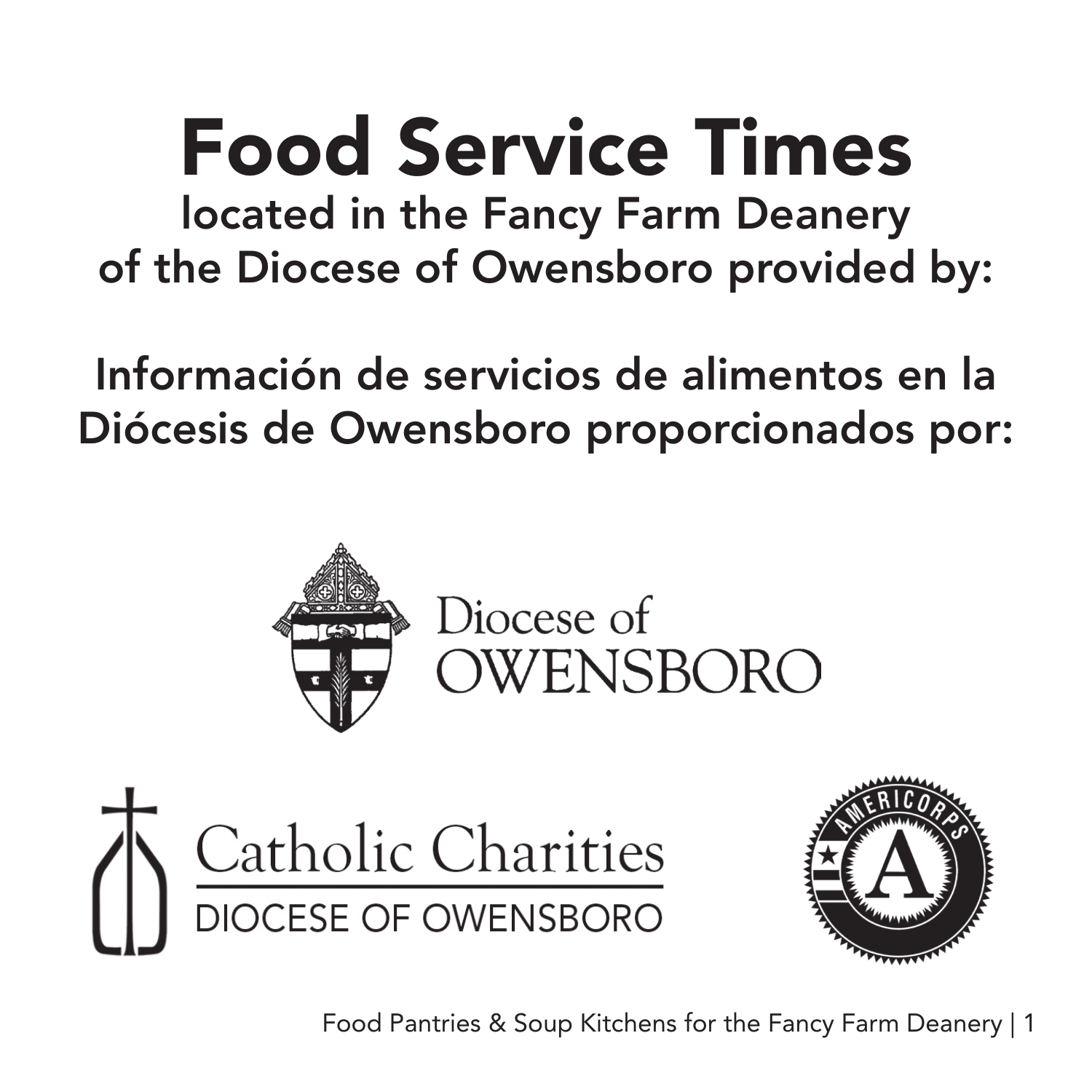## CARLISLE COUNTY

#### Backpack Program Mayfield Schools 270-247-0313 Every Friday

#### Community Kitchen

1237 Martin Luther King Jr Dr., Paducah, KY 42001 Monday - Friday: 11 am - 1 pm

Enon Baptist Church 2567 KY 339, Mayfield, KY 42066 Every other Monday: 5:30 - 6:45pm

#### Farmington Baptist Because We Care/WMU Food Ministry 270-705-5388

293 Hawkshaw St., Farmington, KY 42040 Delivery every Tuesday by 12 pm

#### Food Pantry

424 South 9th St., Mayfield, KY 42066 Monday - Thursday: 10 - 11:45 am

#### First Assembly

111 N Sutton Lane, Mayfield, KY 42066 Every Thursday: 9 - 11 am

#### Meals on Wheels | 270-247-9426

4901 N 15th, Mayfield, KY 42066 Deliveries by 12 pm

#### Operation Not 1 Missed

1201 W Broadway, Mayfield KY 42066 Third Tuesday of the month: 4 - 6 pm (ID required)

#### Operation Not 1 Missed

98 Calvary Church Rd., Mayfield, KY42066 Every Friday: 4 - 6 pm (ID required)

#### Senior Center Congregate Meals

901 North 15th St., Mayfield, KY 42066 Monday - Thursday: 11 am - 12:15 pm

#### YMCA Summer Food Program at First Baptist Church

118W South St., Mayfield, KY 42066 Monday - Friday

#### Soup for the Soul

411 Maple St., Murray KY 42071 Monday - Friday: 4 - 6 pm

#### Senior Citizen Distribution

424 South 9th St., Mayfield, KY 42066 Every third Friday: 10 - 11:45 am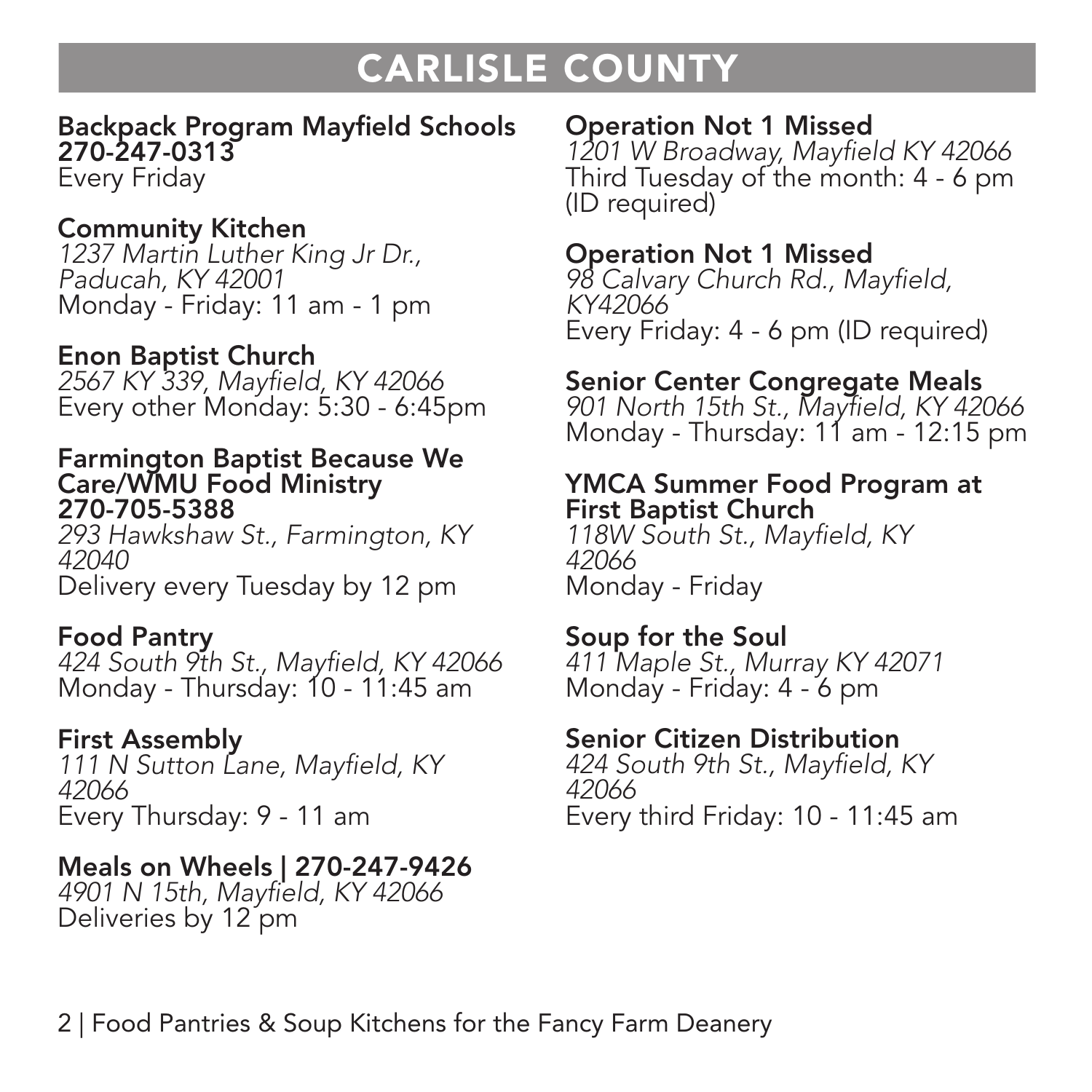## FULTON COUNTY

#### Alternative Resources for Kentucky 270-236-2594

Rt.1, 2004 Bypass, Hickman, KY 42050

#### Backpack Program Mayfield Schools 270-247-0313 Every Friday

Community Kitchen

1237 Martin Luther King Jr Dr., Paducah, KY 42001 Monday - Friday: 11 am - 1 pm

#### Enon Baptist Church

2567 KY 339, Mayfield, KY 42066 Every other Monday: 5:30 - 6:45pm

#### Farmington Baptist Because We Care/WMU Food Ministry 270-705-5388

293 Hawkshaw St., Farmington, KY 42040 Delivery every Tuesday by 12 pm

#### Food Pantry

424 South 9th St., Mayfield, KY 42066 Monday - Thursday: 10 - 11:45 am

#### First Assembly 111 N Sutton Lane, Mayfield, KY 42066 Every Thursday: 9 - 11 am

Fulton County A.R.K. | 270- 236-3480 2004 Bypass, Hickman, KY 42050

Homeless Education Grant Program, Family Resource Center 270-236-9515 P.O. Box 50, Hickman, KY 42050

Ken-Tenn Food Bank | 270-472-3531 11 Carr St., Fulton, KY

Meals on Wheels | 270-247-9426 4901 N 15th, Mayfield, KY 42066 Deliveries by 12 pm

#### Need Line | 270-753-6333

638 S 4th St., Murray, KY 42071

#### Operation Not 1 Missed

1201 W Broadway, Mayfield KY 42066 Third Tuesday of the month: 4 - 6 pm (ID required)

#### Operation Not 1 Missed

98 Calvary Church Rd., Mayfield, KY42066 Every Friday: 4 - 6 pm (ID required)

#### Senior Center Congregate Meals

901 North 15th St., Mayfield, KY 42066 Monday - Thursday: 11 am - 12:15 pm